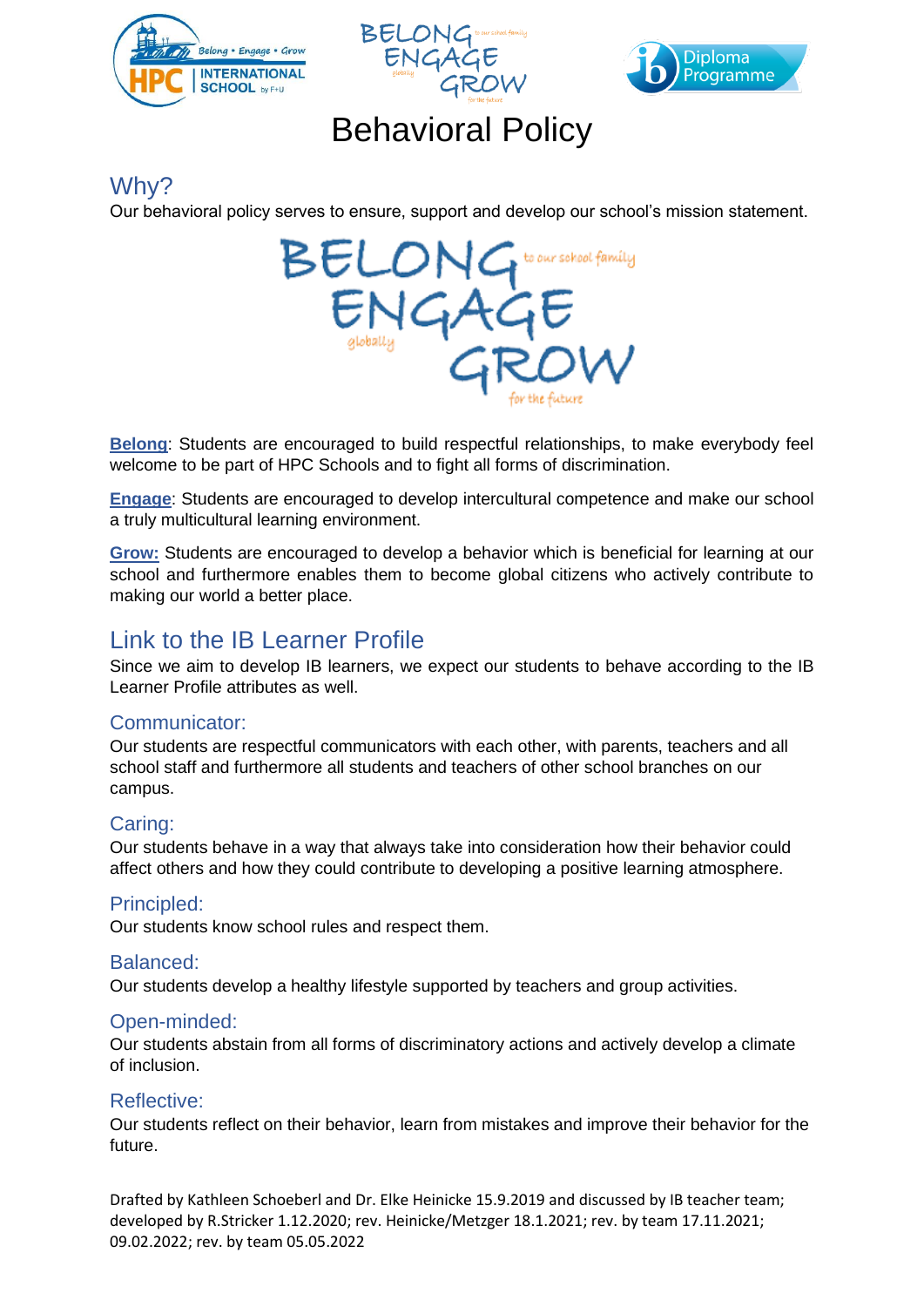





#### Risk-taker:

We highly appreciate students leaving their comfort zone trying out new experiences and thus contributing the school community and their own personalities.

### What we expect from our students?

We expect students to support our school mission and to align with the IB LP.

#### All students are expected to

- 1. communicate respectfully using polite forms and second names with teachers.
- 2. align with all school policies.
- 3. care for school property.
- 4. develop a healthy lifestyle, not smoking on school premises including entrances.
- 5. follow the school's current hygiene rules.
- 6. abstain from substance abuse no drugs, no alcohol at school following German legal regulations.
- 7. contribute to a positive learning environment, no disturbance of lessons.
- 8. follow principles of academic honesty.
- 9. attend all lessons and school-related events being punctual.
- 10. not disturbing/entering classes being in lesson before the respective teacher officially ends that lesson.
- 11. leave e-scooters and bicycles locked at the school entrance at all times.
- 12. store phones in the prescribed places during the lessons and only use their electronic devices for school-related purposes.
- 13. politely follow the instructions given by teachers from other school departments on campus (e.g. no using phones in the Realschule corridors).
- 14. not showing physical affection during lessons and respecting norms of appropriate behavior on school premises.

#### Behavior during online learning phases.

- 15. 2020/21 and the outbreak of the COVID-19 pandemic have forced teaching staff to think about behavior during phases of online learning.
- 16. good student behavior during online lessons is crucial to the overall success of lessons and how effectively students learn. Online lessons should be treated in the same way as face-to-face lessons. Students are expected to be punctual and make their presence known. Students can only leave the call when the teachers say that class is over. They are expected to follow the chat flow and get involved in the lesson.
- 17. they are to be available for the phases of the lesson when the teacher expects them to be online. At the Prep Class level, they are expected to be present for the duration of the class(es). If they need to leave the call for any reason, they should inform the teacher.

#### Actions taken by school in case of breeches:

#### What if a student comes late:

- Teachers start their lessons in time even if some students are still missing
- Students arriving late:
	- $\circ$  Marked "late" in attendance sheet

Drafted by Kathleen Schoeberl and Dr. Elke Heinicke 15.9.2019 and discussed by IB teacher team; developed by R.Stricker 1.12.2020; rev. Heinicke/Metzger 18.1.2021; rev. by team 17.11.2021; 09.02.2022; rev. by team 05.05.2022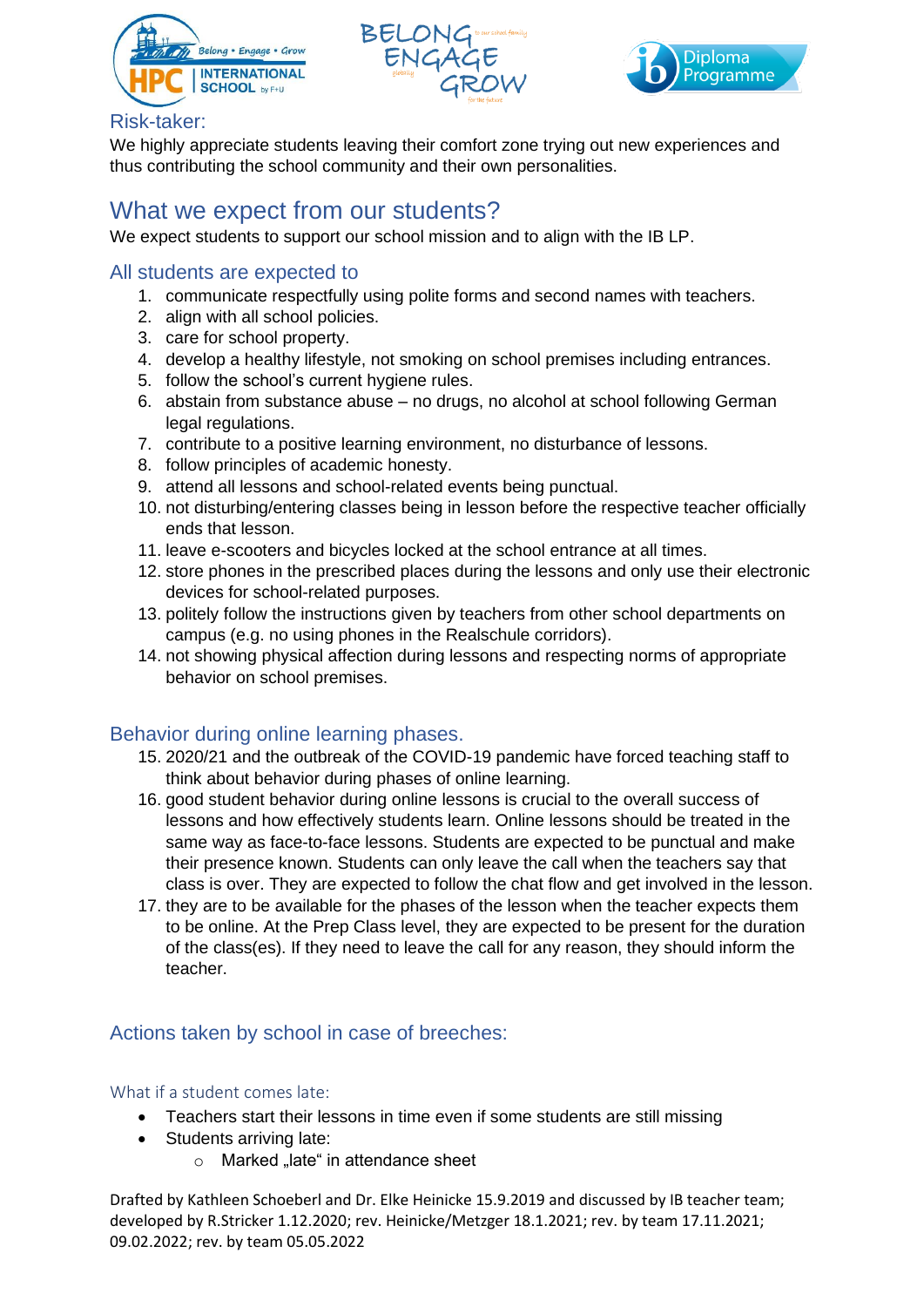





- Students must enter the room quietly, sit down directly and start working
- If lateness disturbs the effectiveness of a lesson (decision made by teacher):
	- o Behaviour note sent to parents
	- o Students are sent to the library until the beginning of the next lesson
- Students arriving late for an assessment:
	- $\circ$  Student must enter quietly and has to finish the assessment in the remaining time

#### What if a student disturbs the lessons:

- disrespectful behaviour (such as not answering the teacher, disrespectful comments, doing homework for other subjects, etc.) or behaviour that disturbs the effectiveness of the lesson (decision made by teacher)
	- o first time: student gets a warning from the teacher or supervisor or the class
	- o if behaviour does not improve or is repeated:
		- students are sent out of the lesson and have to go to the Head of School/DP or MYP Coordinators (or the librarian if the others are not available)
		- students have to sign a slip of paper, sent to parents and uploaded to **OpenApply**
		- students get an additional task to do: handwritten essay (700 words) based on the IB Learner Profile explaining what went wrong and how the behaviour will be improved in the future in relation to the IB LP. Word count must be written on the work at the end.
		- student has to go back to the person they got the paper slip from and this person signs that the essay was completed
		- only then, the student is allowed to get back into the class
		- at the end of the lesson, the subject teacher sends a behaviour note via ManageBac to homeroom teacher and parents. In any case, if a student was sent out of class
		- student is expected to revise everything they have missed on their own outside of lesson time
- If a student is sent out more than once, further steps are taken.

#### Further steps:

- 1. If behavioral issue is repeated or the case is very severe, a behavioral note with inviting parents and student for a meeting (online, phone or face-to-face) with homeroom teacher will be issued. The subject teacher can be involved if needed
- 2. If behavioral issue is repeated, a behavioral note with inviting parents and student for meeting (online, phone or face-to-face) with homeroom teacher and Head of HPC International School/coordinator will be issued. Furthermore, a plan for improvement of behavior is agreed on and if necessary, a probation time for the student is set
- 3. If applicable, scholarships can be retracted and the school reserves the right not to issue any recommendation letters for university application
- 4. If behavior issue is repeated, the student can be excluded from school

The Head of HPC International School reserves the right to start the process at any point deemed appropriate including the last step if it is necessary for the well-being of the school community.